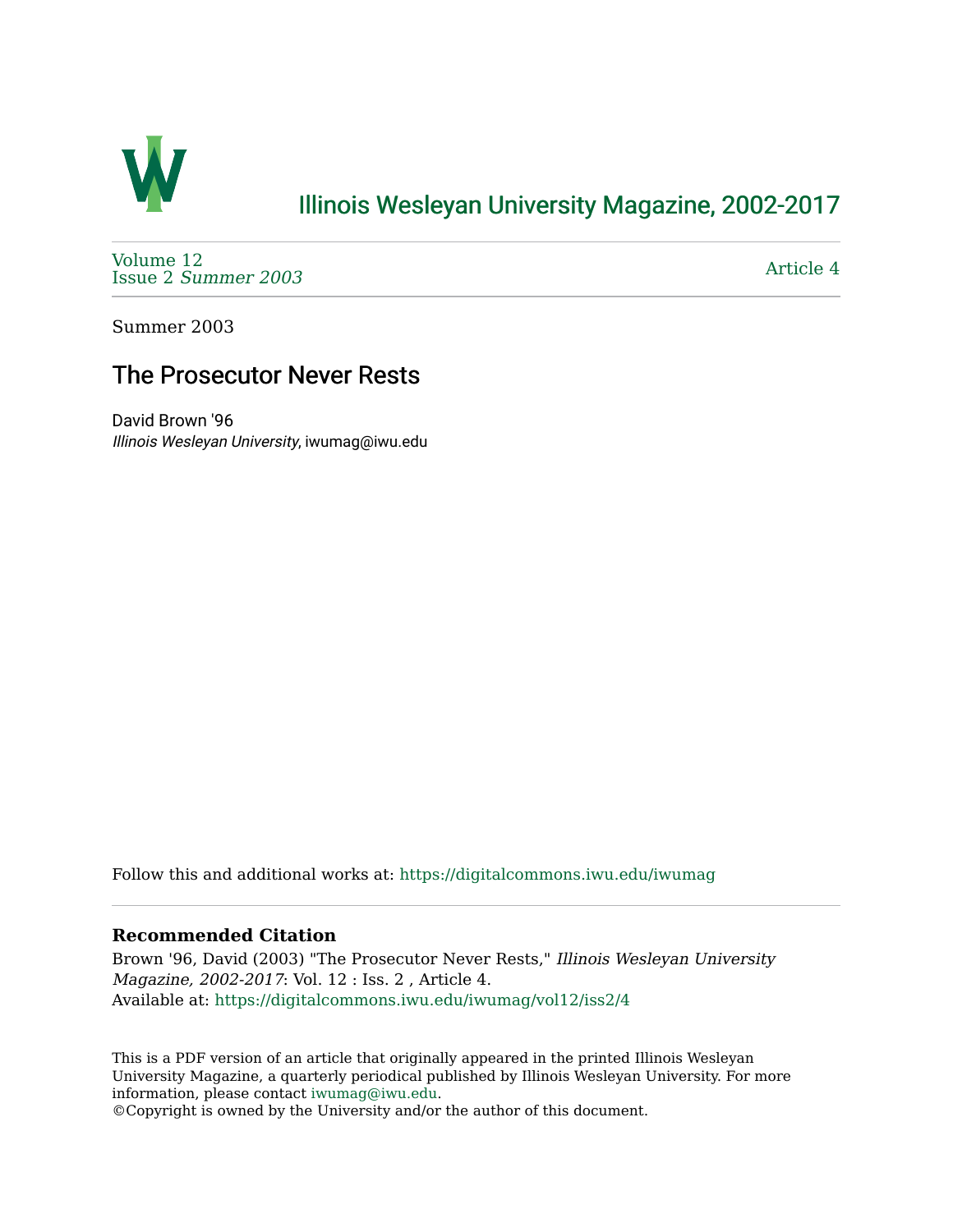

"The government is fortunate to have someone of his abilities doing these cases, because not everybody can do them … He's a hard-driving guy."" — Jonathan Barr, a Justice Department attorney on John Michelich, shown above

# This Prosecutor Never Rests

**To handle its toughest cases, the Justice Department calls in top legal gun John Michelich '74.** 

### **By David Brown '96 Portrait photos by Hilary Schwab**

Since John Michelich graduated from Illinois Wesleyan in 1974, he's spent his entire career surrounded by sex offenders, drug dealers, burglars, frauds, embezzlers, and war criminals.

Luckily for the general public, once these dubious characters cross Michelich's path, they tend to end up behind bars.

Michelich, 50, is a federal prosecutor with the Justice Department's Criminal Division in Washington, D.C. As a traveling troubleshooter for the department since 1988, Michelich has spent a career parachuting into complex situations and making sense out of mountains of documents that local legal officials don't have the manpower or expertise to tackle.

That career includes the prosecution of several headline cases. In 1993, he was assigned to "Iraq-gate," an investigation of \$5.5 billion in loans made by the Atlanta branch of an Italian bank to Saddam Hussein prior to the first Persian Gulf War. Five years later, he worked as a prosecutor for the International War Crimes

Tribunal in the Hague, going after the masterminds behind the torture, rape and mass murder of Bosnians during the years of conflict there.

"The government is fortunate to have someone of his abilities doing these cases, because not everybody can do them," said Jonathan Barr, a Justice Department attorney who has worked with Michelich (pronounced MICKuh-LICH). "A lot of times, you're up against some really top-shelf lawyers on the other side, and you have to have enough confidence in yourself and be able to defeat them in court. He's a hard-driving guy."

Michelich's skills have brought him to the attention of his boss. Last July, Attorney General John Ashcroft gave Michelich his award for distinguished service, the attorney general's second-highest honor.

Sitting in his office in the Bond Building, two blocks from the White House, Michelich points toward a plaque on the wall. It's a photo of Ashcroft with Michelich and his wife, Barbara. The plaque is one of the very few decorations he displays in an office kept immaculately tidy, probably due to the fact that its occupant spends so little time there.

"Attorneys in the Criminal Division in Washington don't have cases to prosecute here," he explains, "so we must travel to the location where our cases are — and that can be anywhere in the country ... So, we get on an airplane and go to court, in any federal district court where our cases happen to be.

"[Ashcroft] told my wife that she really deserved the award," Michelich adds, "because I'm gone all the time."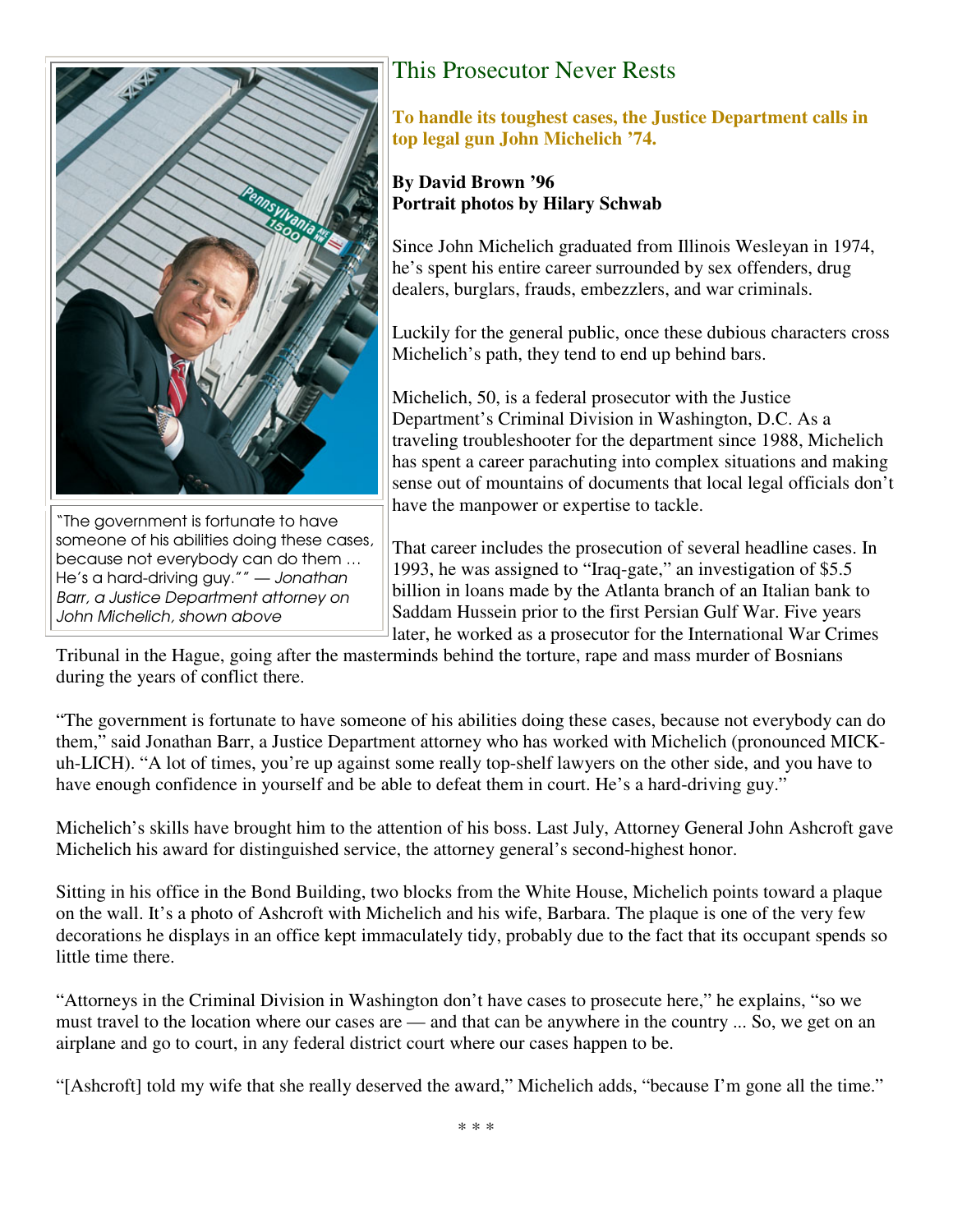Even as a child growing up in Auburn, Ill. — a small town about 20 miles from the state capital in Springfield — John Michelich admired lawyers and knew he wanted to be one.

He was attracted to Illinois Wesleyan because he thought it would provide a great preparation for law school. "Having a good, broad liberal arts education is very important for a lawyer," he says, "because it teaches you how to think analytically."

"I think I could have majored in just about anything," he says, but decided on economics. The choice was fortuitous, providing knowledge of stocks, bonds, and financial transactions that he has used in prosecuting white-collar criminals.

Law school at Drake University in Des Moines, Iowa, helped Michelich determine that he had the right stuff to be a trial lawyer. In 1976, a year before his graduation, he won "best oral advocate" after arguing a mock case before the Iowa Supreme Court. From that point on, he was certain that "I wanted to be in the courtroom," he reflects. "I've always been more oriented toward using communication skills, and I've always been comfortable speaking in public."

His friend, Jonathan Barr, confirms that Michelich is "amazing in the courtroom. He has a strong, deep voice. It really projects. When he gets up, you can just see the gleam in his eye. He's just a completely different person," says Barr, adding, "There's a little bit of ham in every good trial lawyer."

Michelich's formidable courtroom persona did not arise overnight, nor were his early cases the stuff of headlines. After passing both Iowa and Illinois bar exams, Michelich got a job back home as an assistant state's attorney for Sangamon County in Springfield, where he tried misdemeanor cases such as traffic violations, shoplifting, battery, and assault.

It was the perfect place for him to start, he says. "I knew it would be the absolute best way to try cases in a courtroom, and that's what I did. You have more cases than you can possibly handle thrown at

you, and you can try however many cases you want to, because they're there."

As the conveyor belt of available cases whizzed by, Michelich started grabbing. "There were drunk-driving cases galore," he recalls. "You can have jury trials in drunk-driving cases every day if you want, the volume is so large."

In fact, his very first case was a drunk-driving charge. He got the conviction, but the victory was balanced with pressure that Michelich's classroom experiences couldn't really prepare him for. "You don't want to try a case and then lose it for something that you did wrong," he says, "and that's where the real pressure is."



Attorney General John Ashcroft (above left) gave Michelich a distinguished service award for prosecuting the Keystone Bank fraud, which was the costliest bank failure since the Great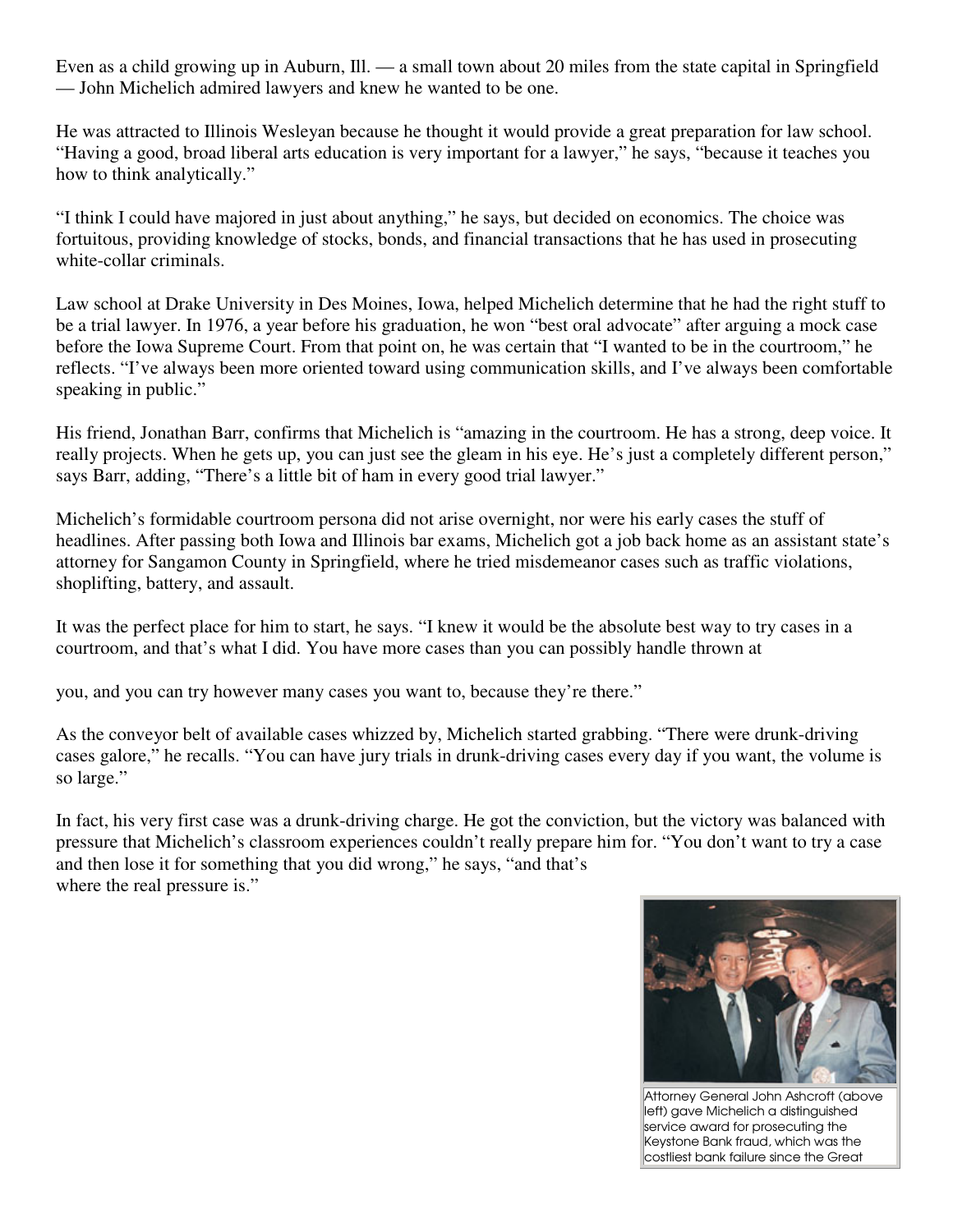Depression.

He moved on to felony cases, such as burglary, armed robbery, aggravated battery, and even murder, but his specialty became sexual assault — what he describes as the "very serious, more violent rape cases."

"I did one difficult case, and it was successful, then I got an assignment for another one, then another one after that. Once you learn how to do a particular type of case, it's easier to repeat the same type of cases," he explains.

One "particularly brutal" episode that stands out in his mind is a gang-rape case in which one woman and two men broke into a couple's house. While the woman made off with their stereo equipment, the men raped the female victim in her bed. One of the defendants confessed and was identified by the victim. But the woman was so traumatized that she couldn't remember her other attacker's face.

Michelich tried a novel approach: he had the woman hypnotized so that she could "relive" the attack. Afterward, she identified the second man, who was convicted and was sentenced to 45 years in prison.

In 1986, then State's Attorney Bill Roberts '64 moved up to U.S. attorney for central Illinois. His vacancy started a process that promoted Michelich to the job of first assistant state's attorney — the first of many times in which the fellow IWU graduates would overlap. A second big break occurred when Michelich attended a conference in Washington, D.C., and struck up a conversation with a friend of a friend who worked at the Justice Department. Urging him to send in a resume, the acquaintance told Michelich "you're the kind of guy we're looking for."

In early 1988, Michelich relocated to D.C. when he was hired to work in the Justice Department's Obscenity Section of the Criminal Division, a group formed to prosecute cases involving child pornography and the transporting of obscene materials. If one of the 93 federal districts did not have the resources, expertise, or personnel to tackle such cases, Michelich was among the attorneys flown in to help.

Although his efforts sent one of the world's largest distributors of pornographic material to federal prison, three years of work in the Obscenity Section also burned him out. "You can't do it really long," he says. "It's horrible stuff and a really difficult area, but it's an area that needs to be prosecuted."

Michelich found a new vice to prosecute in the Narcotics Section, reeling in a big case in 1992. He spent the entire year in Puerto Rico going after people who worked the hub of narcotics trafficking on the island.

At the time, smugglers would fly bales of cocaine wrapped in plastic from South America and drop them in the water. Accomplices nabbed them offshore using high-speed boats and transferred the bales to rubber rafts. At night, the bales were delivered to beachside locations and then hauled by truck to concealed safe houses with the goal of eventually delivering the cocaine via commercial airlines into the continental U.S.

Michelich and others broke up the links in this drug chain, indicting over 30 people and sending several to jail for long prison terms. He says he enjoyed the experience. "The narcotics penalties are so severe that you really feel you can do some good," he told IWU Magazine in a 1993 interview.

Not long afterward, he became involved in an even bigger case. Bill Roberts had been appointed by then Attorney General William Barr to direct a Justice Department task force investigating \$5.5 billion in loans made by an Italian bank (Banca Nazionale del

Lavoro, or BNL) to Iraq prior to the Persian Gulf War. It promised to be an incredibly complex case, and Roberts knew just who to call for assistance.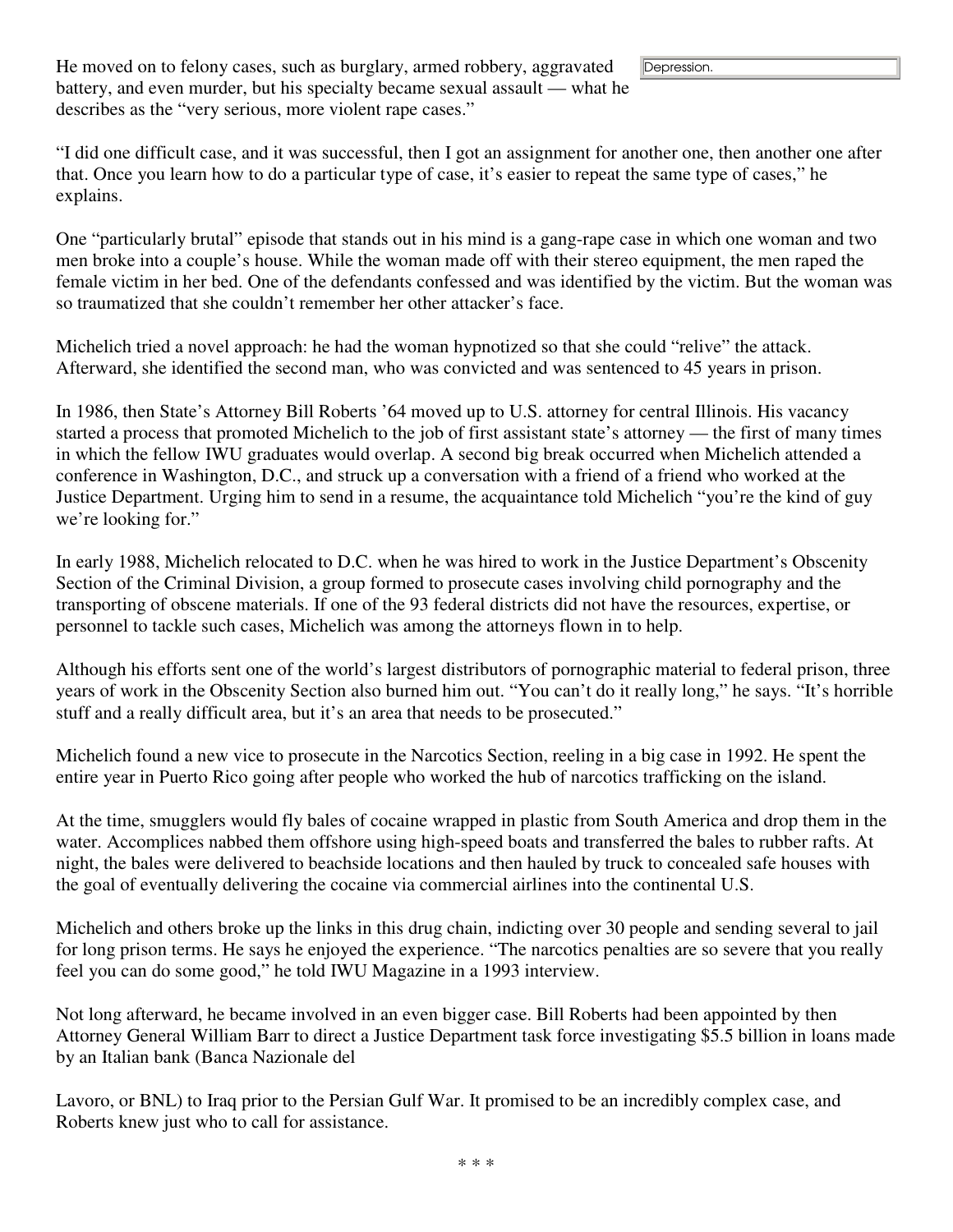

Michelich's office is in Washington, D.C., near the White House, but don't expect to find him there. "I'm always on the road," he says.

Known in the news media as "Iraq-gate," the investigation focused on Christopher Drogoul, manager of BNL's Atlanta branch, who made the loan by financing exports of various agricultural and industrial commodities. It was later claimed that Saddam Hussein used this money to buy military hardware used against U.S. troops during Operation Desert Storm. When Iraq defaulted on the loans, fraud and conspiracy charges were filed against Drogoul. The banker pleaded innocent, claiming he made the loans with the knowledge of top U. S. officials, and that it was part of then-President George H.W. Bush's foreign policy to secretly build up Saddam's defenses for an Iran–Iraq war, so that Iran would not win.

As part of Roberts' trial team, Michelich spent two months poring over hundreds of thousands of documents in search of information that could actually assist Drogoul's case. Under the Constitution, if the government has any information that could help the defense, it has to produce it, Michelich explains.

"It's an absolute duty. It must be done," he says. "If we had material in our possession that could have been helpful and didn't disclose it, the case could be reversed on appeal."

What promised to be a long, arduous trial ended before it began when Drogoul pleaded guilty to the lesser fraud charges in a 1993 plea

agreement.

Meanwhile, Michelich remained in the Fraud Section, prosecuting a gamut of complicated cases, including the fast-growing criminal activity of health-care fraud, involving the likes of physicians who received illegal kickbacks and hospitals that doctored phony billings.

"The Fraud Section gave him a much wider scope of the potential for cases," says Roberts, who retired from the Justice Department and is now a managing partner for Hinshaw & Culbertson in Springfield. "I think the BNL task force [investigating the Iraq loan] was probably a good opportunity to showcase his talents," he adds.

Those talents were spotlighted again a few years later in another high-profile case that remains one of Michelich's most memorable.

In 1997, he saw an announcement spread throughout the Criminal Division that the Justice Department was looking for experienced prosecutors to send to the War Crimes Tribunal in the Hague. It was a year-long detail, and a prospect Michelich thought would be "fascinating."

"I had been a state prosecutor and a federal prosecutor," he says. "Now I was going to be an international prosecutor."

Michelich joined a team of prosecutors who sought indictments for alleged war criminals of the Bosnian war. Each team was assigned a geographical area to investigate alleged crimes. His section was in the Bosanski Samac region in northern Bosnia, along the border with Croatia, where several men had been accused of persecuting non-Serbs, with charges such as murder, torture, and other crimes against them.

While mostly working in the Hague, Michelich and his team twice traveled to the remote village of Orasje, which was the Bosanski Samac region's equivalent of a county seat. There, he would question witnesses who had been convinced to come forward with their stories. Working through a translator, Michelich would briskly